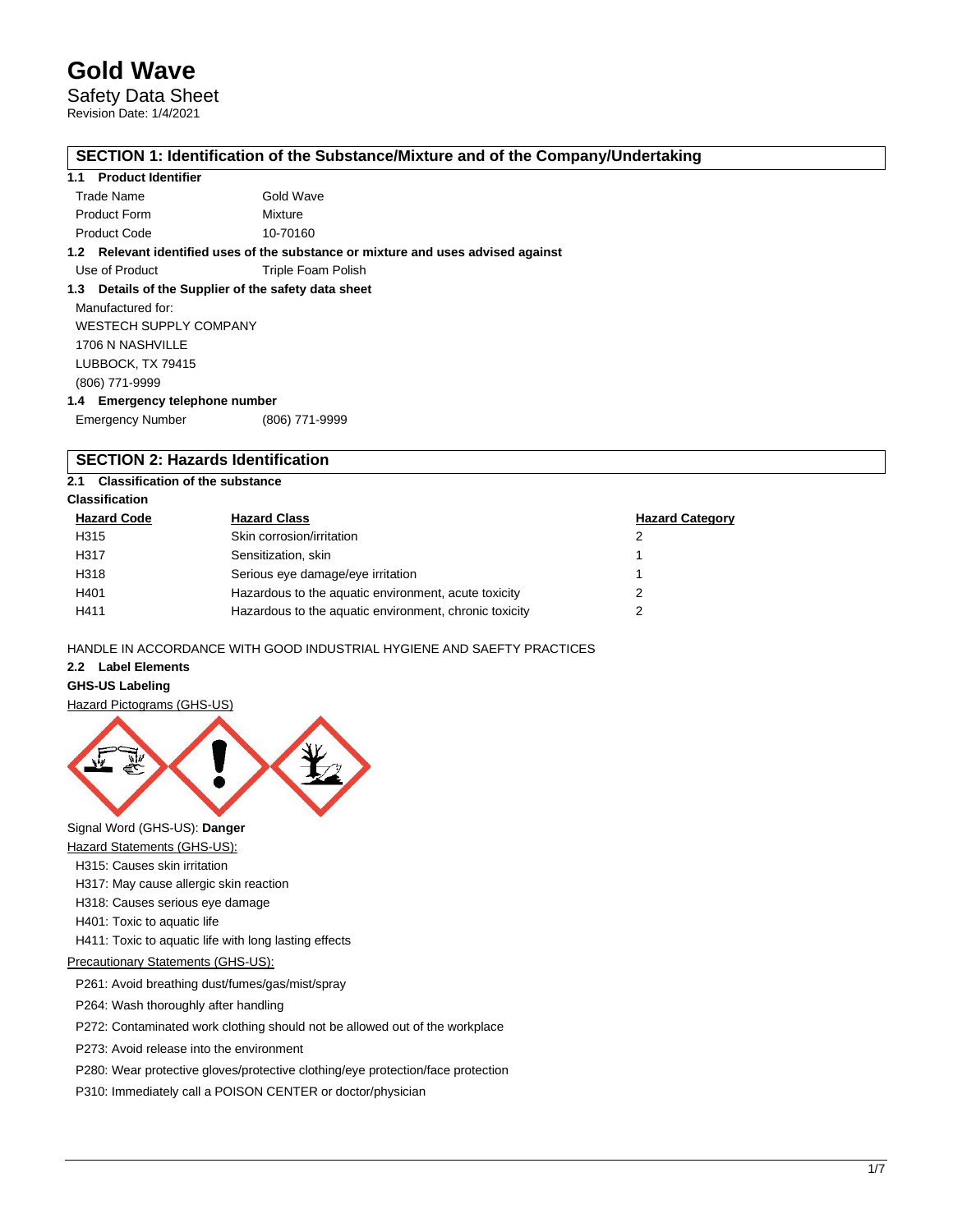## Safety Data Sheet

P321: Specific treatment (see section 4) P362: Take off contaminated clothing and wash before reuse P391: Collect spillage P302+P352: IF ON SKIN: Wash with soap and water P305+P351+P338: IF IN EYES: Rinse cautiously with water for several minutes. Remove contact lenses if present and easy to do – continue rinsing P333+P313: If skin irritation or a rash occurs: Get medical advice/attention

P501: Dispose of contents/container in accordance with local, state and federal authorities.

## **2.3 Other Hazards**

No additional information available

## **2.4 Unknown acute toxicity (GHS-US)**

No Data Available

## **SECTION 3: Composition/Information on Ingredients**

**3.1 Substance**

Not applicable

## **3.2 Mixture**

| <b>Ingredient Name</b>                 | CAS#                | <b>Composition</b> |
|----------------------------------------|---------------------|--------------------|
| Water                                  | 7732-18-5           | 50-75%             |
| Cocoamidopropyl Betaine                | 70851-07-9          | 15-25%             |
| Amines, C10-16-Alkyldimethyl, N-oxides | 70592-80-2          | 5-10%              |
| Confidential Dye Ingredient            | <b>Trade Secret</b> | $1 - 5%$           |
| 2-butoxyethanol                        | 111-76-2            | $1 - 5%$           |
| Sodium Chloride                        | 7647-14-5           | $1 - 5%$           |
| Benzaldehyde                           | 100-52-7            | $1 - 5%$           |
| Glycerin                               | $56 - 81 - 5$       | $1 - 5%$           |

| <b>SECTION 4: First Aid Measures</b>                               |                                                                                                                                                                                                                                                                                                                                                    |
|--------------------------------------------------------------------|----------------------------------------------------------------------------------------------------------------------------------------------------------------------------------------------------------------------------------------------------------------------------------------------------------------------------------------------------|
| Description of first aid measures<br>4.1                           |                                                                                                                                                                                                                                                                                                                                                    |
| First-Aid measures general                                         | Never give anything by mouth to an unconscious person. If you feel unwell, seek medical<br>advice (show the label where possible).                                                                                                                                                                                                                 |
| First-Aid after inhalation                                         | IF INHALED. Use artificial respiration and oxygen if needed. Remove victim to fresh air and<br>keep at rest in a position comfortable for breathing. If irritation persists, seek medical attention.                                                                                                                                               |
| First-Aid after skin contact                                       | IF ON SKIN. Wash with soap and water. Immediately rinse with plenty of water (for at least 15<br>minutes).                                                                                                                                                                                                                                         |
| First-Aid after eye contact                                        | IF IN EYES. Rinse cautiously with water for several minutes. Remove contact lenses if present<br>and easy to do - continue rinsing. Immediately call a POISON CENTER or doctor/physician.<br>Rinse immediately and thoroughly, pulling the eyelids well away from the eye (15 minutes<br>minimum). If irritation persists, seek medical attention. |
| First-Aid after ingestion                                          | IF SWALLOWED. Rinse mouth. Do NOT induce vomiting. Dilute stomach contents by drinking<br>water. If vomiting occurs spontaneously, keep head below hips to prevent breathing vomit into<br>lungs. Call physician immediately.                                                                                                                      |
| Most important symptoms and effects, both acute and delayed<br>4.2 |                                                                                                                                                                                                                                                                                                                                                    |
| Symptoms/injuries                                                  | Causes skin irritation. May cause allergic skin reaction. Causes serious eye damage.                                                                                                                                                                                                                                                               |
| Symptoms/injuries after inhalation                                 | May cause headache, nausea and irritation of respiratory tract.                                                                                                                                                                                                                                                                                    |
| Symptoms/injuries after skin contact                               | Causes skin irritation. May cause allergic skin reaction.                                                                                                                                                                                                                                                                                          |

Symptoms/injuries after eye contact Causes serious eye damage.

Symptoms/injuries after ingestion May cause gastrointestinal irritation, nausea, vomiting, and diarrhea if swallowed. Chronic symptoms No data available.

**4.3 Indication of immediate medical attention and special treatment needed**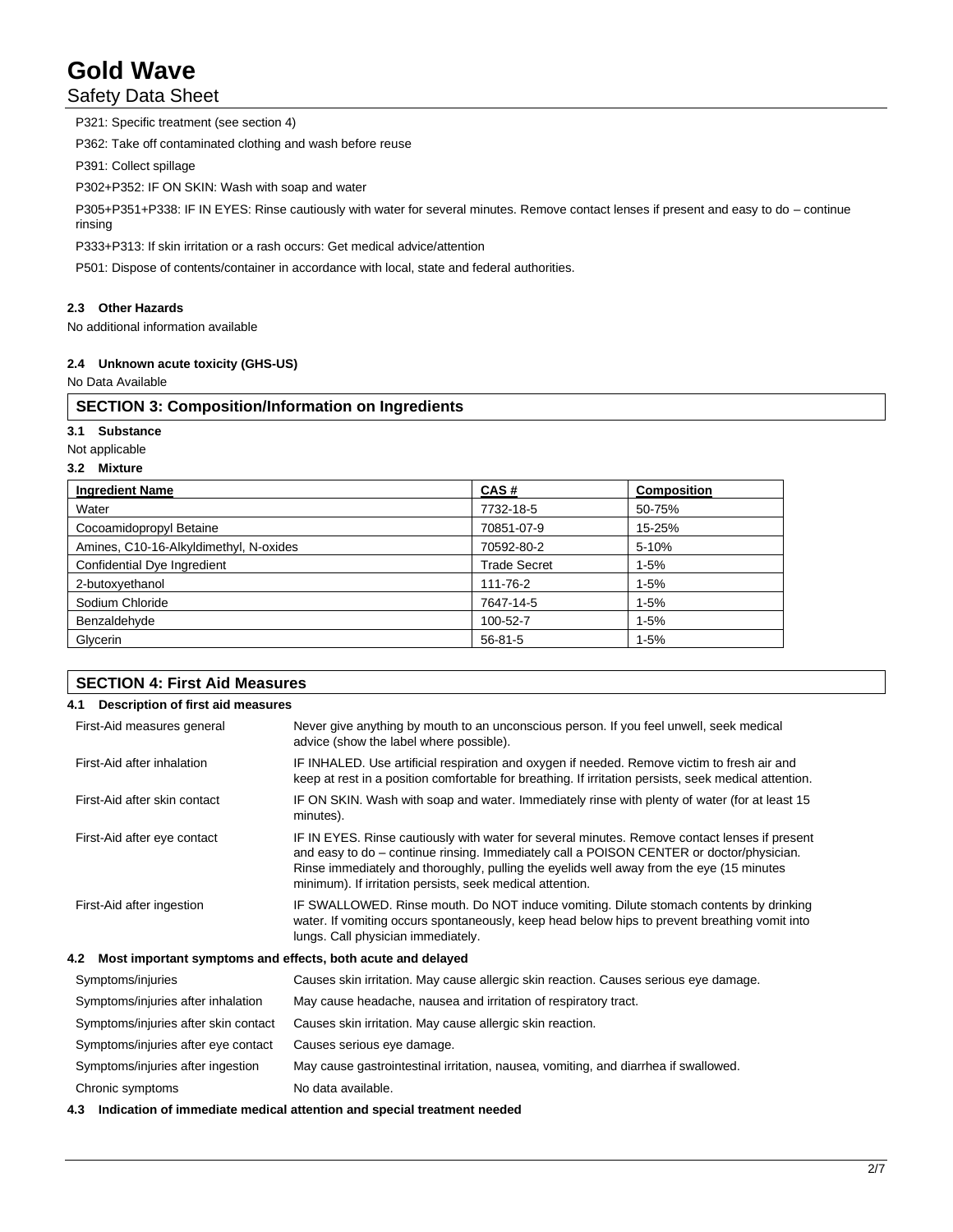Safety Data Sheet

No additional information available

| <b>SECTION 5: Firefighting Measures</b>                             |                                                                                                                                                                                                                                                                                                                                                                                                     |
|---------------------------------------------------------------------|-----------------------------------------------------------------------------------------------------------------------------------------------------------------------------------------------------------------------------------------------------------------------------------------------------------------------------------------------------------------------------------------------------|
| <b>Extinguishing media</b><br>5.1                                   |                                                                                                                                                                                                                                                                                                                                                                                                     |
| Suitable Extinguishing Media                                        | Alcohol resistant foam. Carbon dioxide. Dry powder. Water spray.                                                                                                                                                                                                                                                                                                                                    |
| Special hazards arising from the substance or mixture<br>5.2        |                                                                                                                                                                                                                                                                                                                                                                                                     |
| Fire Hazard                                                         | The product is not flammable.                                                                                                                                                                                                                                                                                                                                                                       |
| <b>Explosion Hazard</b>                                             | The product is not explosive.                                                                                                                                                                                                                                                                                                                                                                       |
| Reactivity                                                          | The product is not reactive under normal conditions.                                                                                                                                                                                                                                                                                                                                                |
| Special hazards arising from the substance or mixture<br>5.3        |                                                                                                                                                                                                                                                                                                                                                                                                     |
| Firefighting instructions                                           | Do not dispose of fire-fighting water in the environment. Exercise caution when fighting any<br>chemical fire. Use water spray or fog for cooling exposed containers.                                                                                                                                                                                                                               |
| Protection during firefighting                                      | Do not enter fire area without proper protective equipment, including respiratory protection.                                                                                                                                                                                                                                                                                                       |
| <b>SECTION 6: Accidental Release Measures</b>                       |                                                                                                                                                                                                                                                                                                                                                                                                     |
|                                                                     | 6.1 Personal precautions, protective equipment and emergency procedures                                                                                                                                                                                                                                                                                                                             |
| General measures                                                    | Ventilate area. Avoid breathing vapors, mist or gas. Spill should be handled by trained clean-up<br>crews. For personal protection see Section 8.                                                                                                                                                                                                                                                   |
| 6.1.1 For non-emergency personnel                                   |                                                                                                                                                                                                                                                                                                                                                                                                     |
| Protective equipment                                                | Wear Protective equipment as described in Section 8.                                                                                                                                                                                                                                                                                                                                                |
| Emergency procedures                                                | Contain the spill. Do not let product enter drains. Remove unnecessary personnel.                                                                                                                                                                                                                                                                                                                   |
| 6.1.2 For emergency responders                                      |                                                                                                                                                                                                                                                                                                                                                                                                     |
| Protective equipment                                                | Wear Protective equipment as described in Section 8.                                                                                                                                                                                                                                                                                                                                                |
| 6.2 Environmental precautions                                       |                                                                                                                                                                                                                                                                                                                                                                                                     |
|                                                                     | Prevent entry to sewers and public waters. Notify authorities if liquid enters sewers or publics waters.                                                                                                                                                                                                                                                                                            |
| Methods and material for containment and cleaning up<br>6.3         |                                                                                                                                                                                                                                                                                                                                                                                                     |
| For containment                                                     | Prevent entry to sewers and public waters. Contain any spills with dikes or absorbents to<br>prevent migration and entry into sewers or streams.                                                                                                                                                                                                                                                    |
| Methods for cleaning up                                             | Soak up spills with inert solids, such as clay or diatomaceous earth as soon as possible. Place<br>in a suitable container for disposal in accordance with the waste regulations (see Section 13).                                                                                                                                                                                                  |
| reference to other sections<br>6.4                                  |                                                                                                                                                                                                                                                                                                                                                                                                     |
| No additional information available.                                |                                                                                                                                                                                                                                                                                                                                                                                                     |
| <b>SECTION 7: Handling and Storage</b>                              |                                                                                                                                                                                                                                                                                                                                                                                                     |
| <b>Precautions for safe handling</b><br>7.1                         |                                                                                                                                                                                                                                                                                                                                                                                                     |
| Precautions for safe handling                                       | Do not handle until all safety precautions have been read and understood. Wear proper safety<br>equipment including chemically resistant gloves and safety glasses or goggles. Use with<br>adequate ventilation. Wash thoroughly after handling. Do not get in eyes. Avoid prolonged or<br>repeated contact with skin. Do not breathe mist or vapor. Do not swallow. Store between 50 F &<br>100 F. |
| Conditions for safe storage, including and incompatibilities<br>7.2 |                                                                                                                                                                                                                                                                                                                                                                                                     |
| Storage conditions                                                  | Store in approved containers only. Keep container in a cool, well ventilated place away from<br>heat sources and incompatible materials (See Section 10.5). Keep container tightly closed.                                                                                                                                                                                                          |
| <b>Specific end uses</b><br>7.3                                     |                                                                                                                                                                                                                                                                                                                                                                                                     |

No additional information

## **SECTION 8: Exposure Controls/Personal Protection**

## **8.1 control parameters**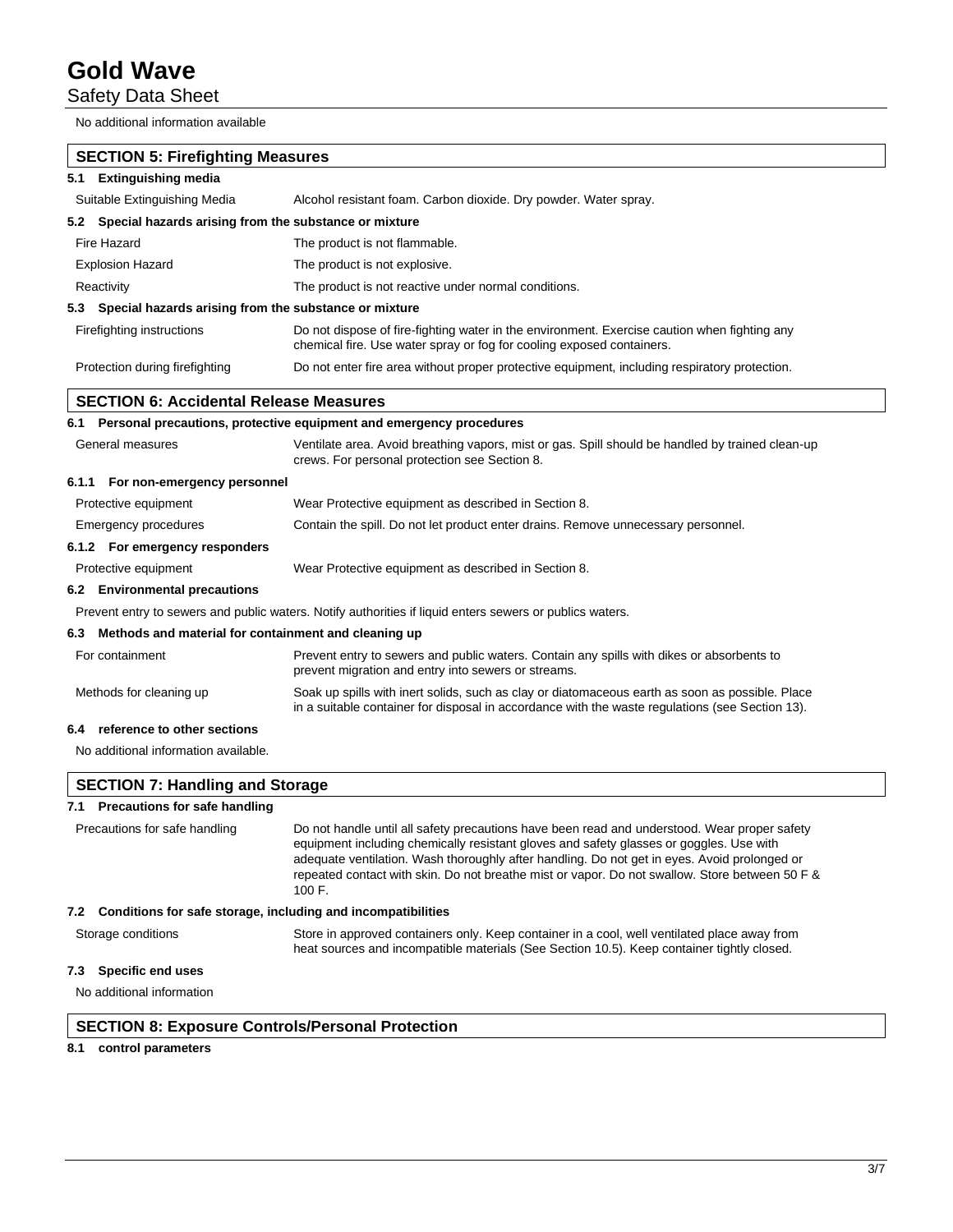## Safety Data Sheet

No OSHA and ACGIH PEL's or TLV's for the listed ingredients of this product unless listed stated below:

| 2-Butoxyethanol, CAS # 111-76-2 |                 |                    |              |
|---------------------------------|-----------------|--------------------|--------------|
| OSHA PEL (TWA)                  | OSHA PEL (STEL) | OSHA PEL (Ceiling) | ACGIH-TLV    |
| $50$ ppm                        | Not Established | Not Established    | 20 ppm (TWA) |

| Glycerin (mist), CAS # 56-81-5 |                 |                    |                 |
|--------------------------------|-----------------|--------------------|-----------------|
| OSHA PEL (TWA)                 | OSHA PEL (STEL) | OSHA PEL (Ceiling) | ACGIH-TLV       |
| $5 \text{ mg/m}$               | Not Established | Not Established    | Not Established |

### **8.2 Exposure Controls**

| Personal protective equipment | Chemical resistant gloves. Protective clothing. Safety glasses or goggles                          |
|-------------------------------|----------------------------------------------------------------------------------------------------|
| Hand protection               | Chemical resistant gloves.                                                                         |
| Eye protection                | Safety glasses or goggles.                                                                         |
| Skin and body protection      | Wear long sleeves. Wear suitable protective clothing.                                              |
| Respiratory protection        | Where excessive vapor, mist, or dust may result, use approved respiratory protection<br>equipment. |

## **SECTION 9: Physical and Chemical Properties**

## **9.1 Information on basic physical and chemical properties**

| Appearance                       | Dyed Liquid       |
|----------------------------------|-------------------|
| Color                            | Yellow            |
| Odor                             | Cherry            |
| Odor threshold                   | No data available |
| рH                               | 8.5               |
| Relative Evaporation rate (butyl | No data Available |
| Melting point                    | No data Available |
| Freezing point                   | No data Available |
| Boiling point                    | No data Available |
| Flash point                      | No Data Available |
| Self ignition point              | No data Available |
| Decomposition temperature        | No data Available |
| Flammability (solid, gas)        | No data Available |
| Vapor pressure                   | No data Available |
| Relative vapor density at 20° C  | No data Available |
| <b>Relative Density</b>          | $1.03$ g/ml       |
| Solubility                       | Water soluble     |
| Log Pow                          | No data Available |
| Log Kow                          | No data Available |
| Viscosity: Kinematic             | No data Available |
| Viscosity: dynamic               | No data Available |
| <b>Explosive properties</b>      | No data Available |
| Oxidizing properties             | No data Available |
| <b>Explosive Limits</b>          | No data Available |

### **9.2 Exposure Controls**

No additional information available

## **SECTION 10: Stability and reactivity**

## **10.1 Reactivity**

No dangerous reactions known under normal conditions of use.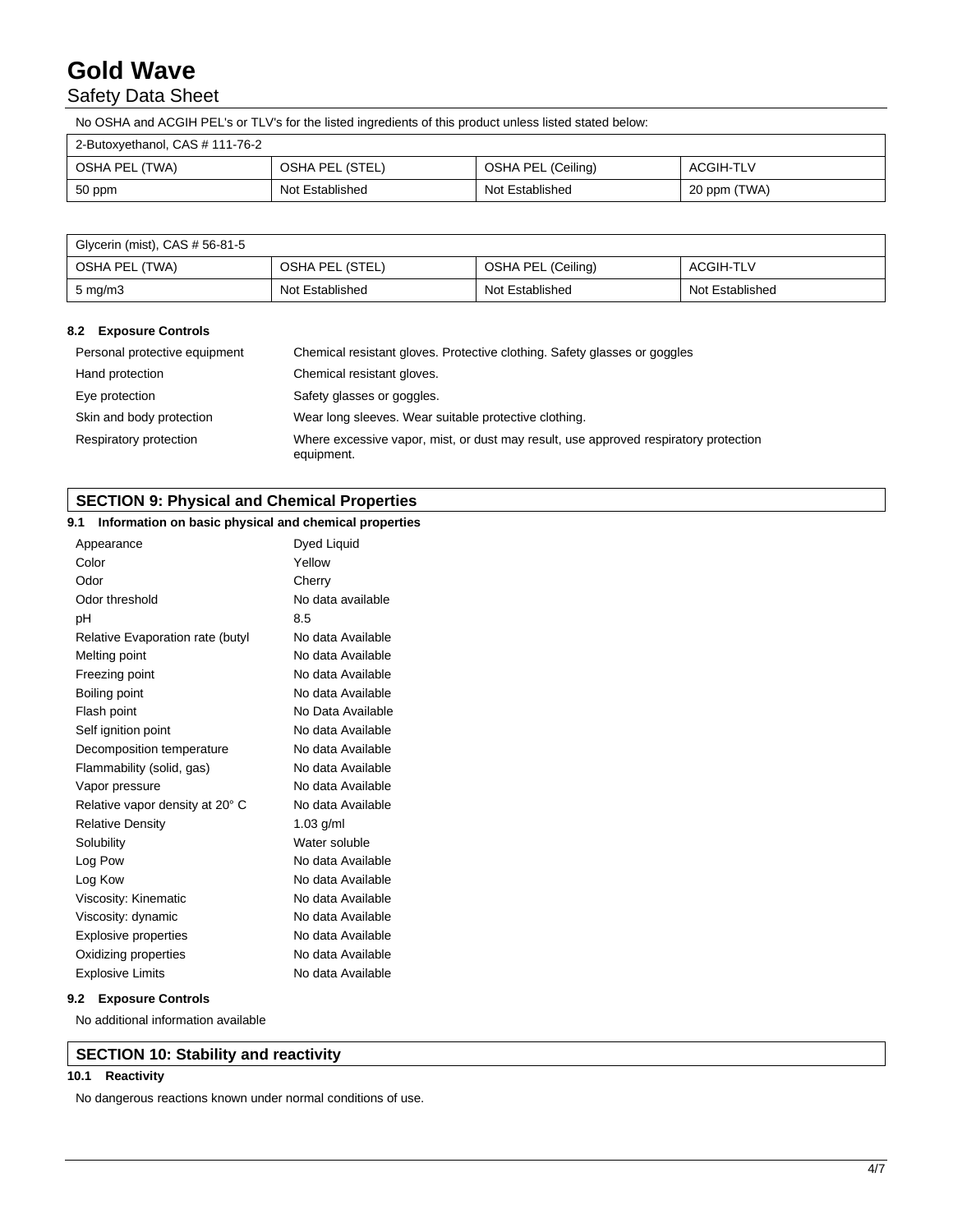## Safety Data Sheet

## **10.2 Chemical Stability**

Stable under recommended handling and storage conditions (see section 7).

### **10.3 Possibility of hazardous reactions**

None Known

## **10.4 Conditions to avoid**

None known

## **10.5 Incompatible Materials**

Avoid contact with: bases, metal, amines, ammonia, reducers, metal salts, strong acids, metal oxides, acid chlorides, strong oxidizers, and combustible materials

## **10.6 Hazardous decomposition products**

Thermal decomposition can result in: ammonia, hydrocarbons, carbon oxides, and nitrogen oxides

## **SECTION 11: Toxicological information**

### **11.1 Information on toxicological effects**

| Oral LD50: > 2000 mg/kg (rat) Calculated                 |                                  |  |
|----------------------------------------------------------|----------------------------------|--|
| Dermal LD50: > 2000 mg/kg (rabbit) Calculated            |                                  |  |
| Inhalation LD50: $>$ 5 mg/l (Dust/mist (Rat)) Calculated |                                  |  |
| Skin Corrosion/irritation                                | Causes skin irritation           |  |
| Serious eye damage/irritation                            | Causes serious eye damage        |  |
| Respiratory or skin sensitization                        | May cause allergic skin reaction |  |
| Germ cell mutagenicity                                   | Not Classified                   |  |
| Carcinogenicity                                          | Not Classified                   |  |
| Reproductive toxicity                                    | Not Classified                   |  |
| Specific organ toxicity single exposure                  | Not Classified                   |  |
| Specific organ toxicity repeated exposure                | Not Classified                   |  |
| Aspiration hazard                                        | Not Classified                   |  |
| Symptoms/injuries after inhalation                       | See Section 4                    |  |
| Symptoms/injuries after skin contact                     | See Section 4                    |  |
| Symptoms/injuries after eye contact                      | See Section 4                    |  |
| Symptoms/injuries after ingestion                        | See Section 4                    |  |
| Chronic symptoms                                         | Not Classified                   |  |

## **SECTION 12: Ecological information**

**12.1 Toxicity** No Data **12.2 Persistence and degradability** No Data

- **12.3 Bioaccumlative potential**
- No Data
- **12.4 Mobility in soil**

No Data

**12.5 Other adverse effect**

No Data

## **SECTION 13: Disposal Considerations**

## **13.1 Waste Treatment methods**

Waste treatment methods Do not discharge to public wastewater systems without permit of pollution control authorities. No discharge to surface waters is allowed without NPDES permit.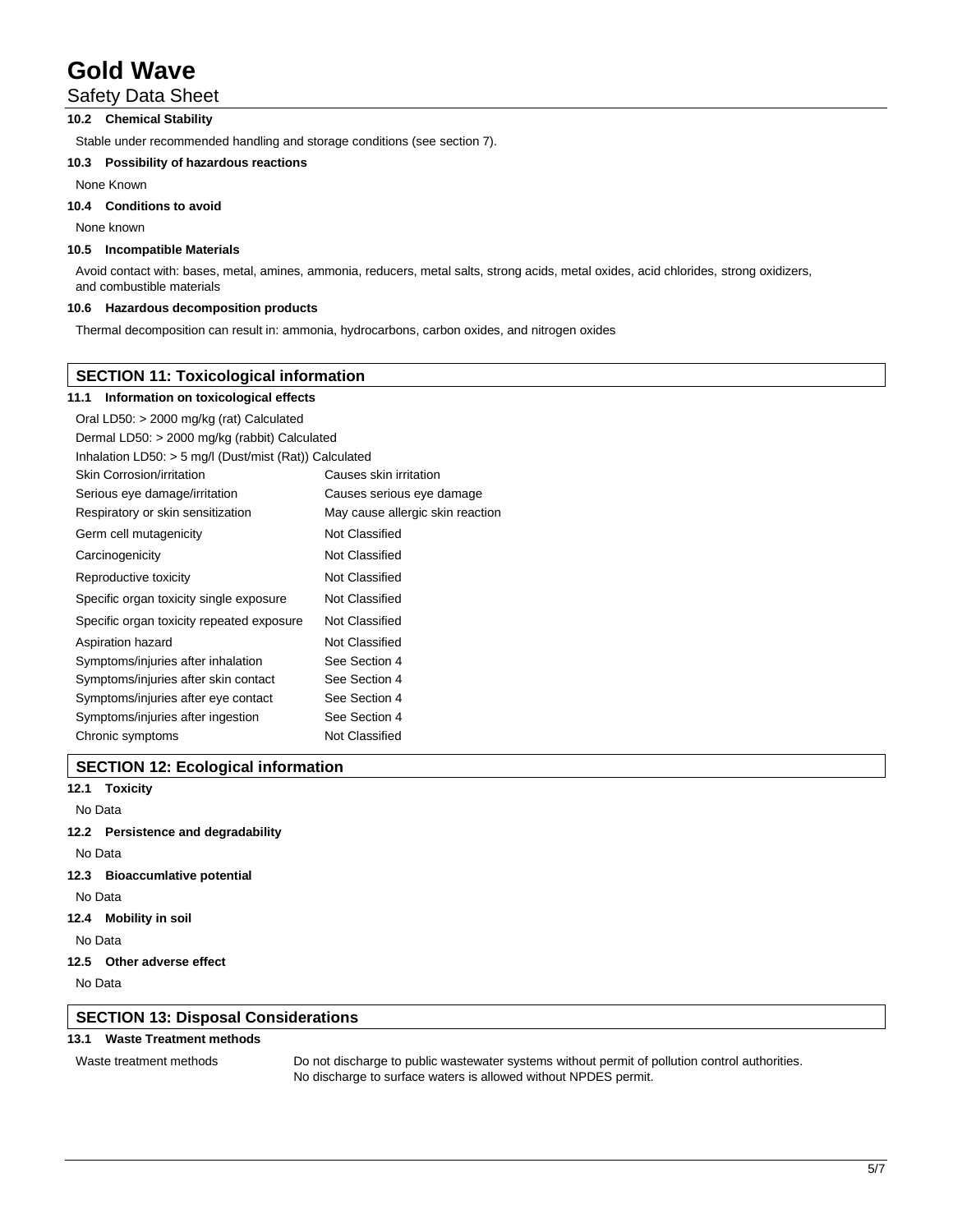Safety Data Sheet

Waste disposal recommendations Dispose in a safe manner in accordance with local/national regulations. Do not allow the product to be released to the environment.

## **SECTION 14: Transportation information**

**14.1 UN number, proper shipping name, class and packaging groups.**

Domestic Ground Non-Bulk Shipments

NOT DOT REGULATED

## **14.2 Additional information**

Not available

## **SECTION 15: Regulatory Information**

### **15.1 Federal regulations**

**TSCA Inventory:** The components of this product are listed.

**SARA 311/312 Hazard category (40 CFR 370.2):** Acute and chronic health hazard.

**SARA 313 Toxic Release Reporting (40CFR Part 372):** 2-butoxyethanol, CAS# 111-76-2, 1-5% by wt.

**SARA 302 EHS Emergency Planning (40CFR Part 355):** No listed substance known over 1.0% or over 0.1% that are carcinogenic.

**SARA 304 EHS Emergency Planning (40CFR Part 355):** No listed substance known over 1.0% or over 0.1% that are carcinogenic.

**CERCLA Section 102-103 HS Released Reporting (40 CFR part 302-102a):** 2-butoxyethanol, CAS# 111-76-2, RQ no listed value, see 50 Federal Register 13456 for RQ lbs.

### **15.2.1 International regulations**

No Data

### **15.2.2 National regulations**

No Data

### **15.3 State Regulations**

## **California Prop. 65**

Approximate quantities by weight

- Ethylene glycol (ingested)/ developmental/ CAS# 107-21-1/ Trace
- Formaldehyde (gas)/ cancer/ CAS# 50-00-0/ Trace

### **New Jersey Right to Know**

Approximate quantities by weight

- 2-BUTOXY ETHANOL/ CAS# 111-76-2/ 1-5% by wt.
- BENZALDEHYDE/ CAS# 100-52-7/ 1-5% by wt.
- GLYCERIN/ CAS# 56-81-5/ 1-5% by wt.
- HYDROGEN PEROXIDE/ CAS# 7722-84-1/ 0.1-1% by wt.
- ETHYL BUTYRATE/ CAS# 105-54-4/ 0.1-1% by wt.
- n-AMYL ACETATE/ CAS# 628-63-7/ 0.1-1% by wt.
- CYCLOHEPTANE/ CAS# 291-64-5/ 0.1-1% by wt.
- ETHYLENE GLYCOL/ CAS# 107-21-1/ Trace
- MAGNESIUM NITRATE/ CAS# 10377-60-3/ Trace
- CHLOROACETIC ACID/ CAS# 79-11-8/ Trace
- FORMALDEHYDE/ CAS# 50-00-0/ Trace

## **SECTION 16: Other Information**

Other information None NFPA NFPA Health Hazard 2